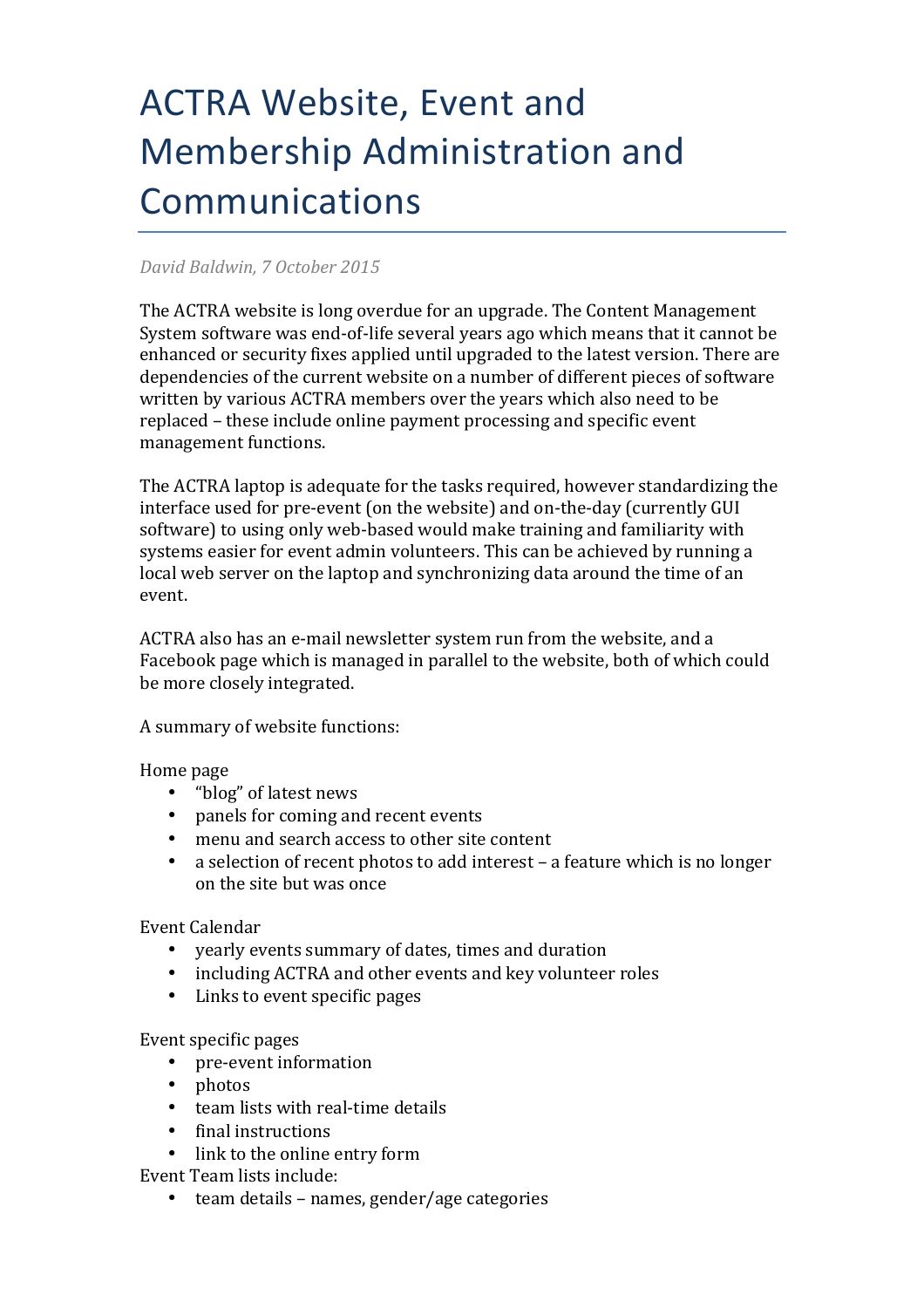- payment summary and outstanding amounts
- state of affiliation for members for interstate pointscore
- country for international events
- novice, family or other customizable categories
- university for intervarsity events

Final instructions include:

- safety information including postponement contingencies due to extreme weather
- compulsory/recommended gear
- driving directions and maps (static or dynamic)
- water details

There are also basic partner finder and carpooling bulletin boards. The information pages are template driven which prompts event manager for answers to common questions which might be otherwise missed.

Past Events

- archive of past events
- links to event specific pages containing:
	- $\circ$  Results with each team's electronic punching records and routes in a KML file
	- o stories
	- o photo gallery
	- o organizer reports
	- $\circ$  Could be enhanced with member contributions of stories, GPS tracks, photos, comments, discussion, etc.

E-mail newsletters

- archive of past newsletters
- sign-up subscription form
- template driven for ease of formatting with preview and test e-mail functions

E-mail addresses are also collected from each event and fed into the subscription list. There is an unsubscribe link in each newsletter for people to opt-out.

Other pages include volunteer register of past event contributions, committee details, contact forms to send e-mails to committee, various pages with introductory and other background information, links to rogaining in other states and countries, archive of news items and link to photo gallery.

The event and membership admin system incorporates web-based event entry forms and membership forms for collecting data. This is managed by common software which allows management of details through the website before an event, generation of paper-based forms for on-the-day admin so we don't have to rely on time-critical use of computer-based systems which may fail for a variety of reasons, and on-the-day admin to update team details as required then interfacing with the Navlight system to generate results.

Online Entry process allows for: